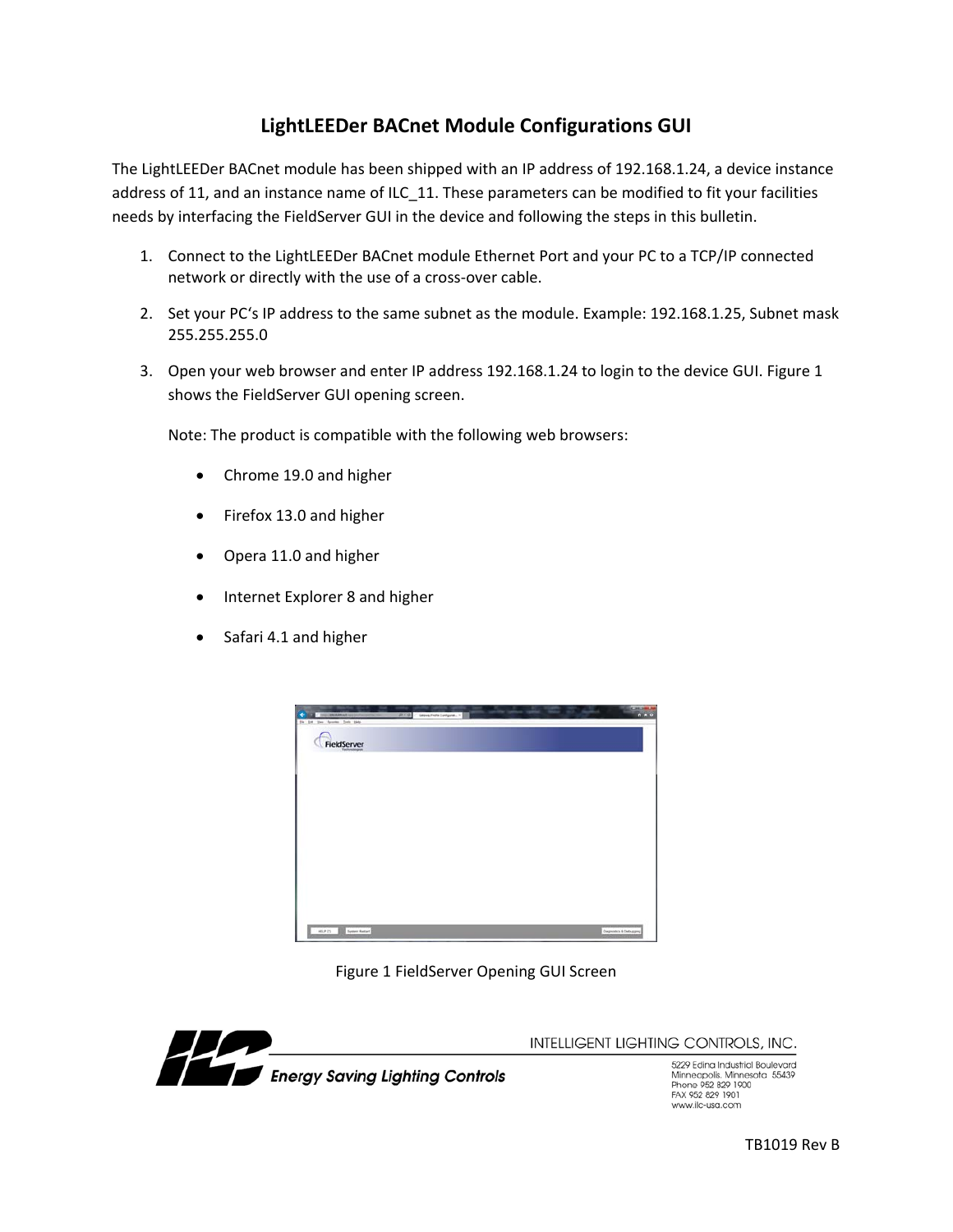4. Click on the "Diagnostics & Debugging" button located in the lower right corner to open the FieldServer GUI app as shown in Figure 2.

| FieldServer                           |                                                   |                               |           |
|---------------------------------------|---------------------------------------------------|-------------------------------|-----------|
| Navigation                            | CN06R2 ILC v1.00a                                 |                               |           |
| <b>CHARG BU HLANK</b><br><b>ABAJE</b> | <b>UALDING</b><br><b>Datus</b><br><b>Sellings</b> |                               |           |
| <b>Salva</b><br><b>March</b>          | <b><i><u><u>Instea</u></u></i></b>                |                               | $\bullet$ |
| John Painters                         | <b>Name</b>                                       | Value                         |           |
|                                       | Driver Cardiguration                              | <b>PCCARLE</b>                |           |
|                                       | DCC, Wentwood                                     | 3/1.00m (K)                   |           |
|                                       | <b>Samuel Vierston</b>                            | 16,13s (A)                    |           |
|                                       | <b>Release Status</b>                             | <b>Remain</b>                 |           |
|                                       | <b>Build Ravisium</b>                             | $\sim$                        |           |
|                                       | Build Date                                        | Tue Dec 3 00-06:31 2013 +1230 |           |
|                                       | <b>RE25 Version</b>                               | 223                           |           |
|                                       | Faktilanust, Modul                                | Protect answer 600-445        |           |
|                                       | Carrier Type                                      | <b>Legaly Carrer</b>          |           |
|                                       | Cuta, Painti, Ilsail                              | 181                           |           |
|                                       | Cota, Points, Max                                 | 1300                          |           |
|                                       | Application Memory:                               |                               |           |
|                                       | Markety, Percent Lisad                            | 0.73%                         |           |
|                                       | Memory, Used                                      | <b>Phil kd</b>                |           |
|                                       | Memory, Available                                 | 971,613 98                    |           |
|                                       | Jun Cock Tone                                     | 18                            |           |
|                                       | Mrs. Cycle, Yone                                  | т                             |           |
|                                       | Max Cycle Time                                    | 288                           |           |
|                                       | Data Jun Ave                                      | 0.003                         |           |
|                                       | Data: Age, Max                                    | <b>3.000</b>                  |           |
|                                       | Data: Age: Man. Ever                              | 4-22-59-43-044                |           |
|                                       | Carly Usage (RDE)                                 | im.                           |           |

Figure 2 FieldServer GUI Screen

## **a. To Change the IP Address of the Device**

From the navigation area on the left side of the screen, expand the "Setup" folder and then select "Network Settings". From this network settings screen as shown in Figure 3, adjust the IP settings desired for this interface in the fields provided. Once the settings are adjusted, click on the "Update IP Settings" button to save the settings to the device. **Note: Updated settings only take effect after a system restart which can be done with the button in the lower section of this screen. If the IP address is changed you will need to direct your browser to the new IP address.**

| FieldServer                                                                                                                                                   |                                        |                            |                                                                                                                                                                 |  |
|---------------------------------------------------------------------------------------------------------------------------------------------------------------|----------------------------------------|----------------------------|-----------------------------------------------------------------------------------------------------------------------------------------------------------------|--|
| Navigation                                                                                                                                                    | <b>Network Settings</b>                |                            |                                                                                                                                                                 |  |
| <b>CHARG BE HLIFA</b><br><b>MALA</b><br><b>Status</b><br><b>U</b> File Transfer<br><b>Network Settings</b><br><b>Family AV</b><br><b>Sec.</b><br>. Hot Thomps | If Sellege                             |                            |                                                                                                                                                                 |  |
|                                                                                                                                                               | <b>None</b><br><b>Business Fundant</b> |                            | listated actings only take effect after a System Restart. If the 17 Additions is changed you will need to direct your browser to the new 17 Additions after the |  |
|                                                                                                                                                               |                                        | MI 37 Althesi              | 1403 9-209-123                                                                                                                                                  |  |
|                                                                                                                                                               |                                        | N1 Notingal                | 2011218-015.0                                                                                                                                                   |  |
|                                                                                                                                                               |                                        | <b>NI DICF Class State</b> | DOMAILED W                                                                                                                                                      |  |
|                                                                                                                                                               |                                        | NJ Dietz Sener State       | <b>COSARLES W</b>                                                                                                                                               |  |
|                                                                                                                                                               |                                        | Default Canness            | 192, 198, 1.4                                                                                                                                                   |  |
|                                                                                                                                                               |                                        | Canal                      | <b>Tipida 3' Settings</b>                                                                                                                                       |  |

Figure 3 Network Settings Screen



INTELLIGENT LIGHTING CONTROLS, INC.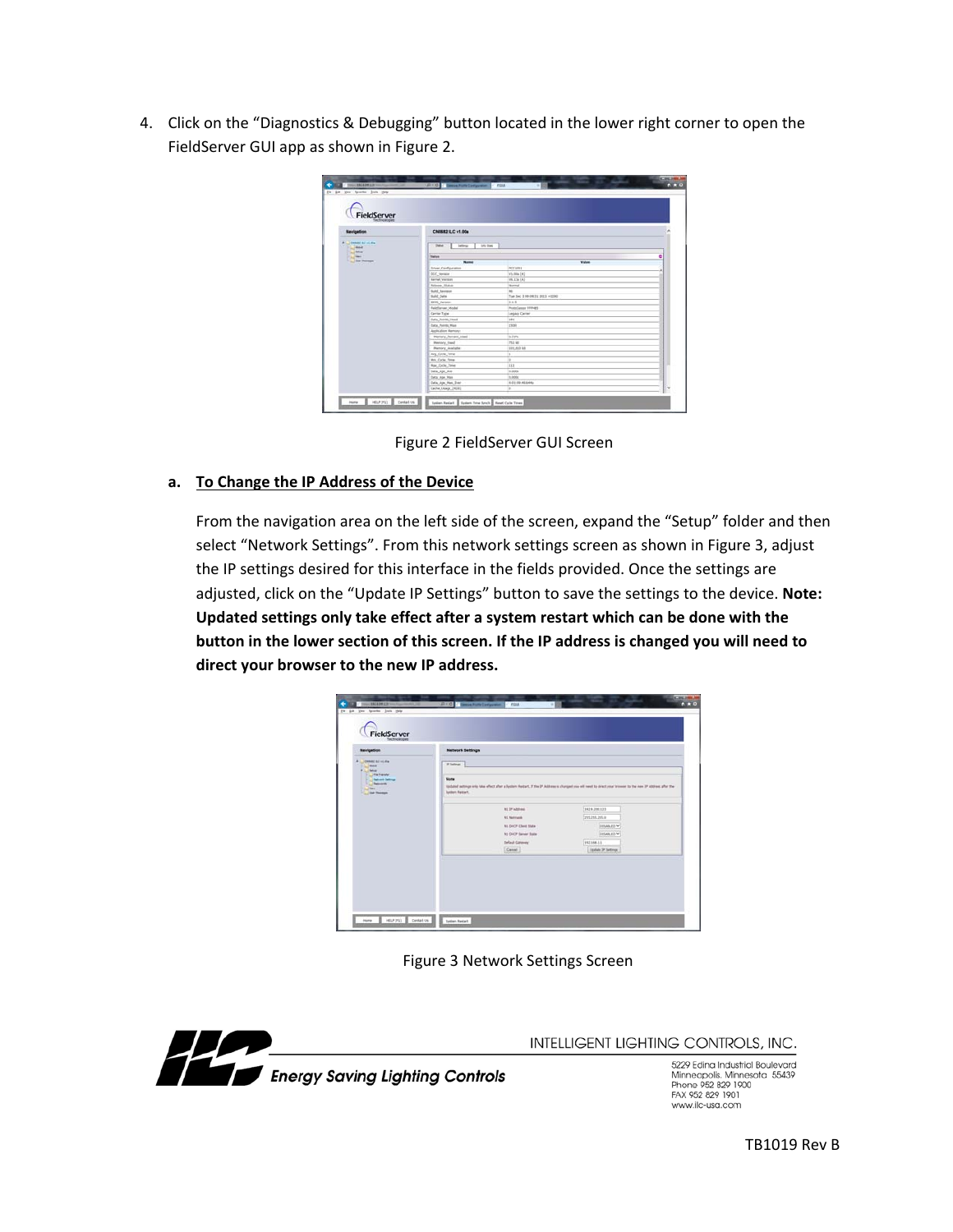## **b. To Change the BACnet Device Object Instance Number**

The device address for this interface is held in a configuration file in the device. The configuration file needs to be retrieved from the device, adjusted, and then updated in the device. **Note: This file needs to be adjusted carefully, as not to change the format.**

From the navigation area on the left side of the screen, expand the "Setup" folder and then select "File Transfer". From the "Retrieve" area, click on the config.csv link to start the download of the file, and then select "Open" when prompted as shown in Figure 4.

| <b>Internet Explorer</b>                                                        |        |
|---------------------------------------------------------------------------------|--------|
| What do you want to do with config.csv?<br>Size: 30.9 KB<br>From: 192.9.200.123 |        |
| Open<br>The file won't be saved automatically.                                  |        |
| $\rightarrow$ Save                                                              |        |
| $\rightarrow$ Save as                                                           |        |
|                                                                                 | Cancel |

Figure 4

The configuration file will open in MS Excel so the fields can be adjusted. Refer to Figure 5 and adjust the 2 fields to the desired node ID. Legal values are from  $1 - 16777215$  and must be the same for both fields. **Note: File row numbers in Excel may differ from what's shown in Figure 5.**

Save the file as **config.csv** in a known location, be sure to save the file in the same format.

From the "File Transfer" screen, in the "Update Configuration" area, browse to the adjusted file, and then click the "Submit" button to update the configuration file on the device.

Select the "System Restart" button to activate the new configuration in the device.



INTELLIGENT LIGHTING CONTROLS, INC.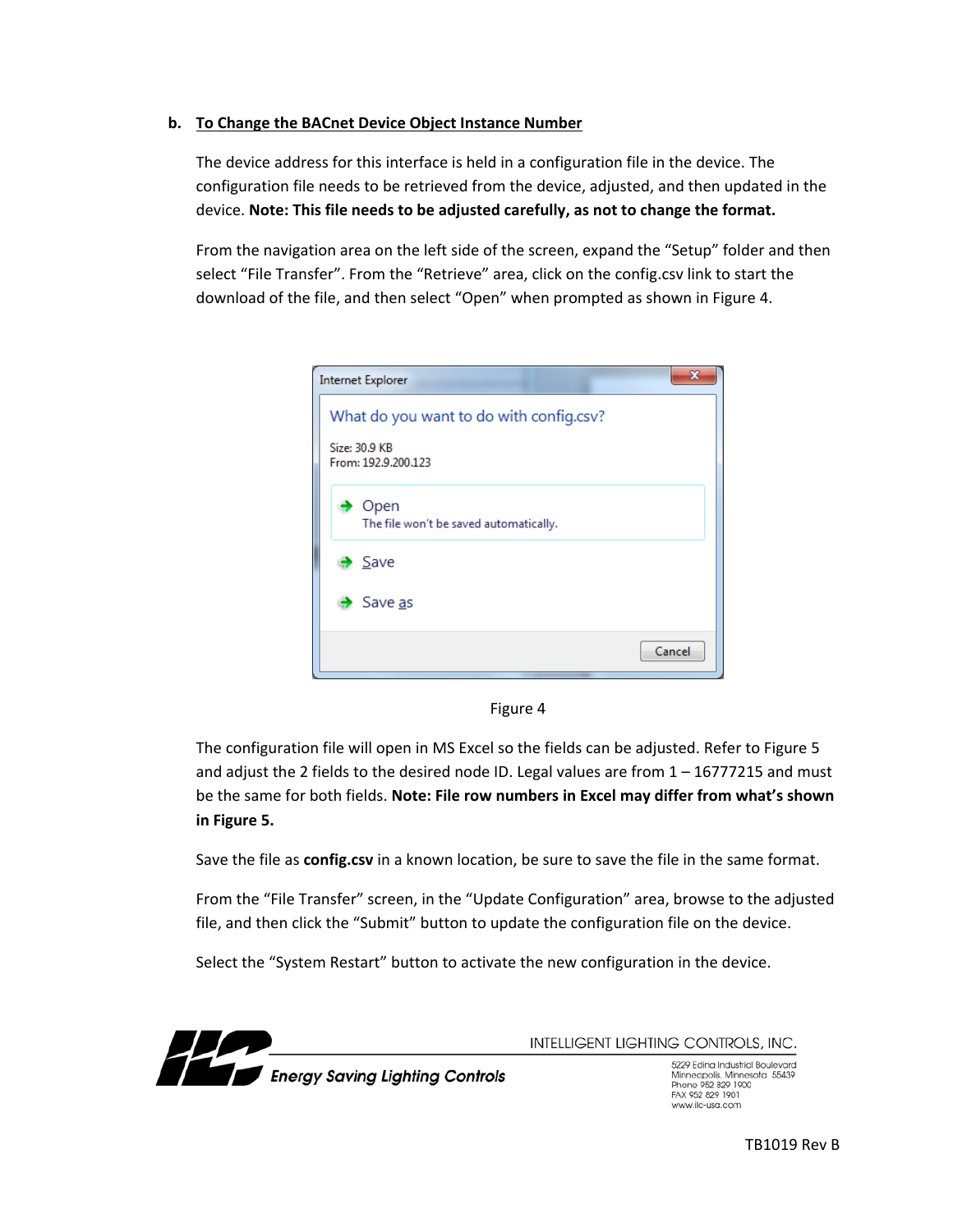| $33$ //         |               |                                                                  |                |  |  |  |  |  |  |  |
|-----------------|---------------|------------------------------------------------------------------|----------------|--|--|--|--|--|--|--|
|                 |               |                                                                  |                |  |  |  |  |  |  |  |
|                 |               |                                                                  |                |  |  |  |  |  |  |  |
|                 |               |                                                                  |                |  |  |  |  |  |  |  |
|                 |               | $\frac{34}{1}$ // Common Information<br>35 //<br>36<br>37 Bridge |                |  |  |  |  |  |  |  |
|                 | 38 Title      | System_Node_Id                                                   |                |  |  |  |  |  |  |  |
|                 | 39 CN002051   | $\overline{11}$                                                  |                |  |  |  |  |  |  |  |
| 40              |               |                                                                  |                |  |  |  |  |  |  |  |
|                 |               |                                                                  |                |  |  |  |  |  |  |  |
| 90 <sub>1</sub> |               |                                                                  |                |  |  |  |  |  |  |  |
| $91$ //         |               |                                                                  |                |  |  |  |  |  |  |  |
|                 |               | 92 // Server Side Nodes                                          |                |  |  |  |  |  |  |  |
| $93$ //         |               |                                                                  |                |  |  |  |  |  |  |  |
| 94              |               |                                                                  |                |  |  |  |  |  |  |  |
|                 | 95 Nodes      |                                                                  |                |  |  |  |  |  |  |  |
|                 |               |                                                                  |                |  |  |  |  |  |  |  |
|                 |               | 96 Node_Nar Node_ID Protocol                                     |                |  |  |  |  |  |  |  |
|                 | 97 Virtual_Bo |                                                                  | 11 Bacnet MSTP |  |  |  |  |  |  |  |
| 98              |               |                                                                  |                |  |  |  |  |  |  |  |
| 99              |               |                                                                  |                |  |  |  |  |  |  |  |
| $100$ //        |               |                                                                  |                |  |  |  |  |  |  |  |
|                 |               | 101 // Senyer Side Man Descriptors                               |                |  |  |  |  |  |  |  |

Figure 5 Configuration File Instance Address Fields (Configuration file for BACnet MSTP shown)

## **c. To Change the BACnet Device Object Instance Name**

The device name for this interface is held in a configuration file in the device. The configuration file needs to be retrieved from the device, adjusted, and then updated in the device. **Note: This file needs to be adjusted carefully, as not to change the format.**

From the navigation area on the left side of the screen, expand the "Setup" folder and then select "File Transfer". From the "Retrieve" area, click on the config.csv link to start the download of the file, and then select "Open" when prompted as shown in Figure 4.

The configuration file will open in MS Excel so the fields can be adjusted. Refer to Figure 6 and adjust the fields in the "Server Side Nodes" for the "Node Name". Up to 31 alphanumeric characters can be used for the instance name. All of the Node\_Name fields also need to be changed, and all must match to operate correctly. **Note: File row numbers in Excel may differ from what's shown in Figure 6.**

Save the file as **config.csv** in a known location, be sure to save the file in the same format.

From the "File Transfer" screen, in the "Update Configuration" area, browse to the adjusted file, and then click the "Submit" button to update the configuration file on the device.

Select the "System Restart" button to activate the new configuration in the device.



INTELLIGENT LIGHTING CONTROLS, INC.